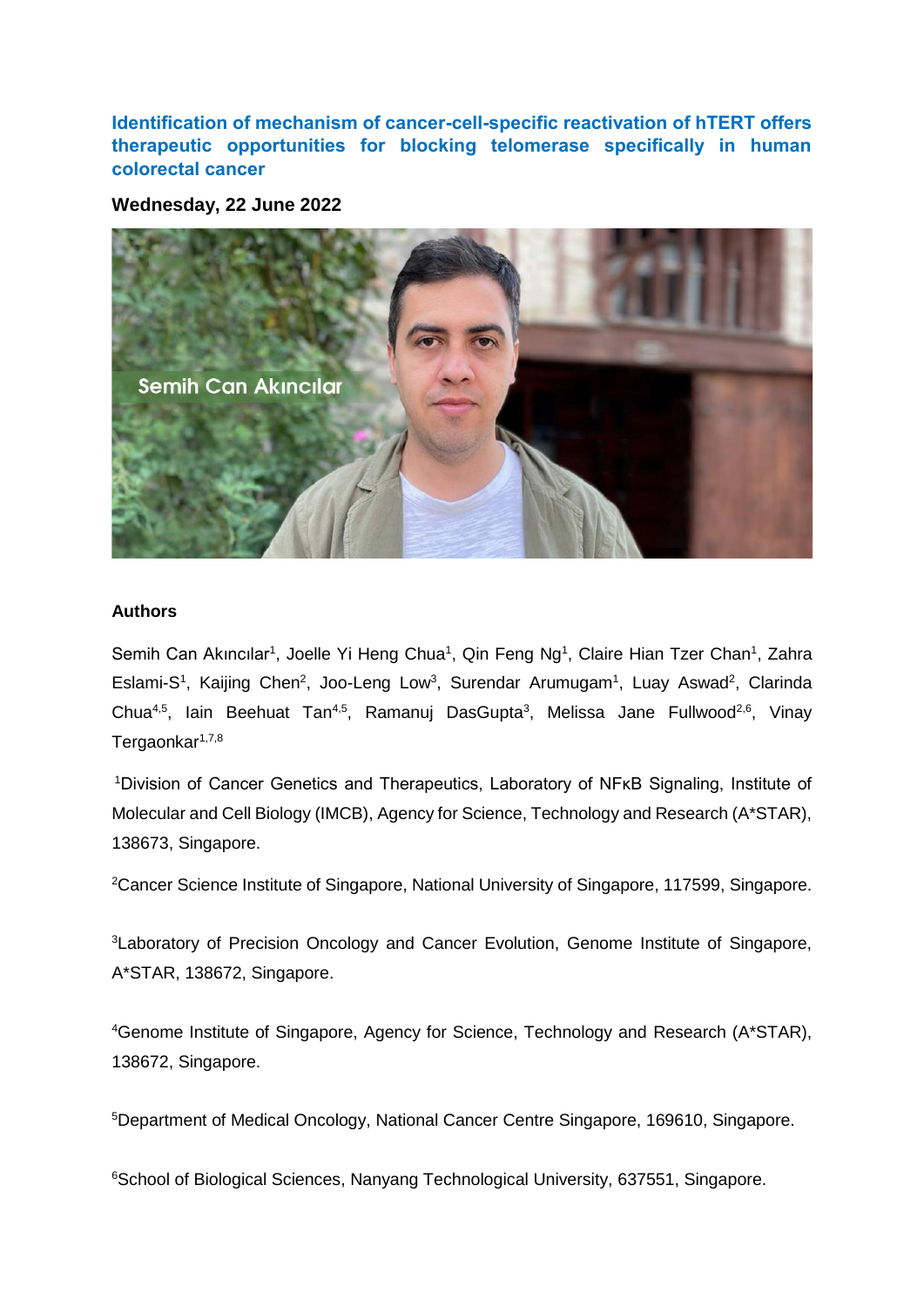<sup>7</sup>Department of Pathology, Yong Loo Lin School of Medicine, National University of Singapore (NUS), 119074, Singapore.

<sup>8</sup>Department of Biochemistry, Yong Loo Lin School of Medicine, National University of Singapore (NUS), 117596, Singapore.

## **Published in** *Nucleic acids research* **on 16 June 2022.**

## **Abstract**

Transcriptional reactivation of hTERT is the limiting step in tumorigenesis. While mutations in hTERT promoter present in 19% of cancers are recognized as key drivers of hTERT reactivation, mechanisms by which wildtype hTERT (WT-hTERT) promoter is reactivated, in majority of human cancers, remain unknown. Using primary colorectal cancers (CRC) we identified Tert INTeracting region 2 (T-INT2), the critical chromatin region essential for reactivating WT-hTERT promoter in CRCs. Elevated β-catenin and JunD level in CRC facilitates chromatin interaction between hTERT promoter and T-INT2 that is necessary to turn on hTERTexpression. Pharmacological screens uncovered salinomycin, which inhibits JunD mediated hTERT-T-INT2 interaction that is required for the formation of a stable transcription complex on the hTERT promoter. Our results showed for the first time how known CRC alterations, such as APC, lead to WT-hTERT promoter reactivation during stepwisetumorigenesis and provide a new perspective for developing cancer-specific drugs.